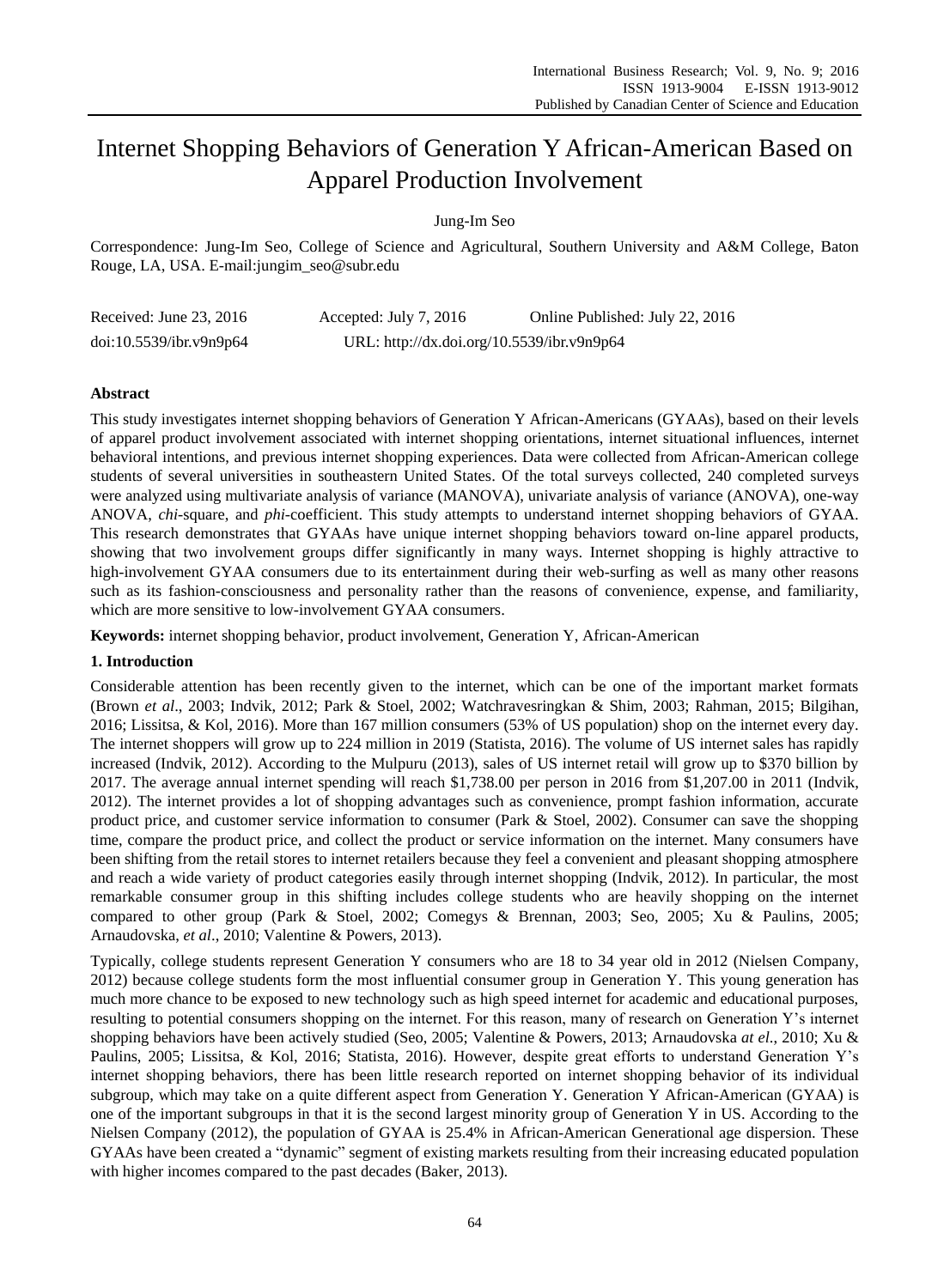In some respects, we can say that African-Americans have different shopping habits from the other ethnic groups. For example, compared to the general shopper population, African-Americans are more enthusiastic apparel shoppers; higher percentage of African-American enjoys the shopping for clothes and spends more money on apparel (Mogelonsky, 1998). Kim and Kim (2005) reported that African-American teens preferred to go the shopping mall for sensory stimulation and social contact, whereas white teens exhibited a higher level of eating motivation. According to Grasso and Wright III (1997), African-American mothers have a unique taste in their children's clothes such as the preference for cotton fabrics and decorations representing flowers or animals. These shopping habits of African-Americans influence shopping behaviors of young GYAAs who are very sensitive to internet. Therefore, GYAA is a crucial group of consumption on the internet markets with a unique shopping behavior as well as a dynamic group as described before.

Over the years since the concept of "involvement" introduced in 1947 (Sherif & Cantril, 1947), many researches on product involvement in shopping behaviors have been intensively studied to understand the effect of involvement on various purchasing decisions and consuming behaviors (Laurent & Kapferer, 1985; Beatty, Kahle, & Homer, 1988; Traylor & Joseph, 1984; Zaichkowsky, 1986; Fairhurst *et al*., 1989; O'Cass, 2004). Furthermore, this product involvement associated with "variables" such as shopping orientations places a great importance on indentifying the consumer shopping behaviors (Warrington & Shim, 2000, Seo *et al.*, 2001, Kim, 2005; Seo & Namwamba, 2014). In this work, we explore GYAA's internet shopping behaviors toward apparel products, based on the levels of product involvement associated with several variables: internet shopping behaviors, internet situational influences, internet behavioral intentions, and previous internet shopping experience. These variables were carefully selected to better investigate the influences of apparel product involvement on internet shopping behaviors of GYAAs.

## **2. Literature Review**

## *2.1 Internet Shoppers*

Remarkable development of the computer technology with communication network evokes the global system of interconnected computer networks, so called "internet". The internet provides a fascinating virtual place for gathering any product and service information, comparing brands, making a choice, and buying (Eastlick *et al.*, 2003). Many consumers search for product and service information on the internet before they make purchasing decisions (Peterson & Merino, 2003; Nielsen Company, 2012). The internet shopping becomes one of the most familiar shopping tools to all generation.

In the recent years, there has been a considerable growth in online shopping by internet shoppers due to its great advantages such as convenience, low-price, and diversity (Broadside George Mason University's Student Newspaper, 2012). Internet shoppers are convenience and variety seekers who are more innovative and impulsive than non-internet shoppers (Donthu & Gracia, 1999; Szymanski & Hise, 2000). Interestingly, these internet shoppers are usually younger than non-internet shoppers (Jones & Fox 2009). For example, most college students easily access the internet owing to their own computer (Harris Interactive, 2002). This young people can search useful information on the internet 5 times faster than the old generation (O'Donnell, 2006). Their intimate relation with the internet provides more chance to shop for whatever they need on the internet. Transportation limitation of college students who do not have their own car also increases the chance of the internet shopping which offers almost anything they want (Broadside George Mason University's Student Newspaper, 2012; Xu & Paulins, 2005). Therefore, as a promising internet shopper, it is important to understand internet shopping behaviors of this young generation.

## *2.2 Generation Y*

A large group of young people, born between early 1980s and middle 1990s (Paul, 2001), has attracted much attention due to not only their significant spending power but different shopping behaviors from the other generation. This age group is often referred to as Generation Y, which has a nick name as "echo boomers" because it is the second largest generation after the baby boomer (Taylor & Cosenza, 2002). Generation Y will reach 22% of total population in US in 2030 (MetLife Mature Market Institute, 2013). Generation Y in U.S. is one of the biggest markets with approximately \$1.3 trillion spending power in 2015 (Brown, 2015). Generation Y is the important in retail area because its shopping behaviors influence all product categories of software and hardware products (Backewell & Mitchell, 2003; Parment, 2013; Brown, 2015). According to the Parment's study (2013), Generation Y consumers love to spend time at the retail stores looking new products even though they do not have an intention to buy. They usually look for a reasonable price product for themselves. However, sometimes, the price of product is not an important factor to Generation Y consumers if they really want to have it. They prefer to buy the well-known brand products. Generation Y is more likely to visit the retail stores near their home or work. This Generation Y is usually represented by college student, the population size of which is 22 million from 2013 to 2014 (Mobile Youth Idea Factory, 2013). During the academic year, the U.S. college students spend more than \$13.1 billion on their clothes which is the third in top 3 spending categories after food and car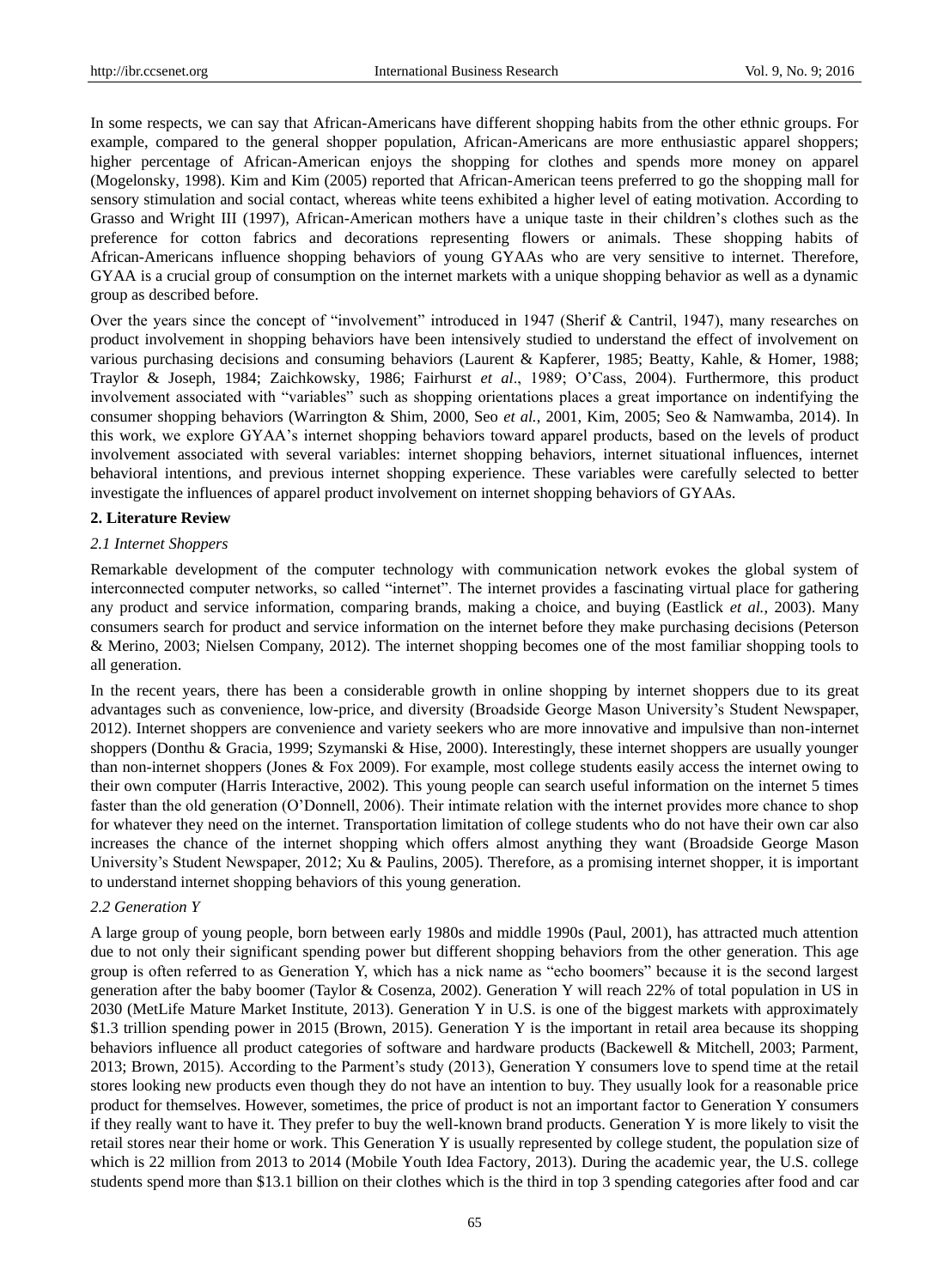(Mobile Youth Idea Factory, 2013). Because of the wealth of marketing, many apparel and advertising marketers are targeting the college students (Cherkassky, 2005). Many previous researches deal with the Generation Y college students on shopping behaviors (Kinley *et al*., 2010; Seo *et al*., 2001), and internet shopping behaviors (Arnaudovska *et al*., 2010; Comegys & Brennan, 2003; Park & Stoel, 2002; Seo, 2005; Valentine & Powers, 2013; Xu & Paulins, 2005).

Unlike Generation Y's on- or off-line shopping behaviors, the marketing patterns of the individual subgroup within Generation Y often exhibit the shopping behavior distinct from Generation Y. For example, the distinctive shopping behaviors of African-Americans (Grasso & Wright III, 1997; Kim & Kim, 2005; Mogelonsky, 1998) can influence Generation Y African-Americans (GYAAs), making a formation of their unique shopping patterns compared to Generation Y. It is known that this young generation has strong spending power in the off-line store and great influence on U.S. marketing area (Nielsen Company, 2012). Nonetheless, there is no study on GYAA's shopping behaviors in on-line market which is more attractive to generation Y consumer rather than off-line store.

## *2.3 General Information of Involvement*

The product involvement is an important concept and an ongoing topic in consumer research (Beatty *et al.*, 1988; Coulter *et al.*, 2003; O'Cass, 2004; Seo *et al.*, 2001; Coulter *et al.*, 2003; Tyler, 1981; Zaichkowsky, 1986). In many researches, this involvement has been used as one of powerful tools to understand the consumers' behaviors. There are many ways to understand the concept of involvement which is significantly related to consumer behaviors, purchasing decision, information search, and self-reliance (Traylor & Joseph, 1984; Laurent & Kapferer, 1985; Seo & Namwamba, 2014; Huang, 2012). The product involvement, which is a state of motivation, arousal, or interest in a product, is influenced by consumers' cognition, attention, memory, knowledge, and possessions (Laurent & Kapferer, 1985; Zaichkowsky, 1986; O'Cass, 2004). When consumers decide to buy a product, the level of product involvement reflects how important the product is to them or how interested they are in consuming the product. Especially, high-involvement consumers are highly important in marketing research area because they are influential consumers as an early adapter or innovator in a product life cycle (Tigert *et al*., 1976; Goldsmith *et al*., 1996). High-involvement consumers are more motivated to spend time searching for the information of products such as price, fashion, and trend from a variety of source before shopping than low-involvement consumers (Shim & Kotsiopulos, 1992; Seo *et al.*, 2001; Warrington & Shim, 2000). High-involvement consumers who are heavy product buyers spend lots of money for a number of products (Tigert *et al.,* 1976; Seo *et al*.2001).

More than 23 different methods to measure product involvement have been introduced since 1965 (O'Cass, 2000). Although most of methods face significant criticism, the Personal Involvement Inventory (PII) of Zaichkowsky (1985), one of the most well-known instruments for product involvement, has been found to be a reliable and valid measure of a product involvement construct (Fairhurst *et al*., 1989). This was confirmed by measuring high reliability (Cronbach's alpha) of apparel involvement with the PII, which has been addressed in many reports using apparel in a high involvement product category (Seo & Namwamba, 2014; Warrington & Shim, 2000; Zaichkowsky, 1986). Those reports also demonstrate that the reliable measurement of the PII makes it easier and clearer to create the levels of involvement groups of consumers, which is crucial to identify the consumer shopping behaviors by measuring the influence of each involvement group on variables such as shopping orientation and so on.

## *2.4 Shopping Orientation*

The definition of shopping orientation is usually given as the general predisposition toward the acts of shopping (Brown *et al.,* 2003). Here, shopping is a multipurpose activity that directly connects consumers with retailers (Arnaudovska *et al*., 2010). As one of important variables in shopping behaviors, shopping orientation is often described with consumers' shopping tendencies, shopping habits, and purchasing behaviors (Darden & Howell, 1987; Gehrt & Carter, 1992). Thus, retailing and marketing researchers have investigated shopping orientation to understand consumers' consumption patterns and purchasing behaviors (Darden & Lusch, 1983; Darden & Howell, 1987; Shim & Kotsiopulos, 1992). So far, the concept of shopping orientations has been widely used in traditional formats, brick-and-mortar retails (Shim & Kotsiopulos, 1992; Warrington & Shim, 2000; Seo *et al*., 2001; Seo & Namwamba, 2014). However, purchasing the product on-line may show quite different behavior patterns in shopping orientations from purchasing at brick-and-mortar shops. This work includes internet shopping orientation which is related to the shoppers' particular styles during shopping for on-line products.

The study of the effect of involvement on shopping orientation as well as purchasing decisions helps to consider consumers' shopping behaviors from a different angle. The product involvement associated with shopping orientation was reported to explain consumers' purchasing behaviors of college students (Warrington & Shim, 2000; Seo & Namwamba, 2014). These studies found that low- and high-involvement consumers have different shopping behaviors respectively. Consumers with a high level of apparel involvement have higher mean scores on factors of shopping orientation such as fashion consciousness and brand consciousness, than apathetic consumers with a low level of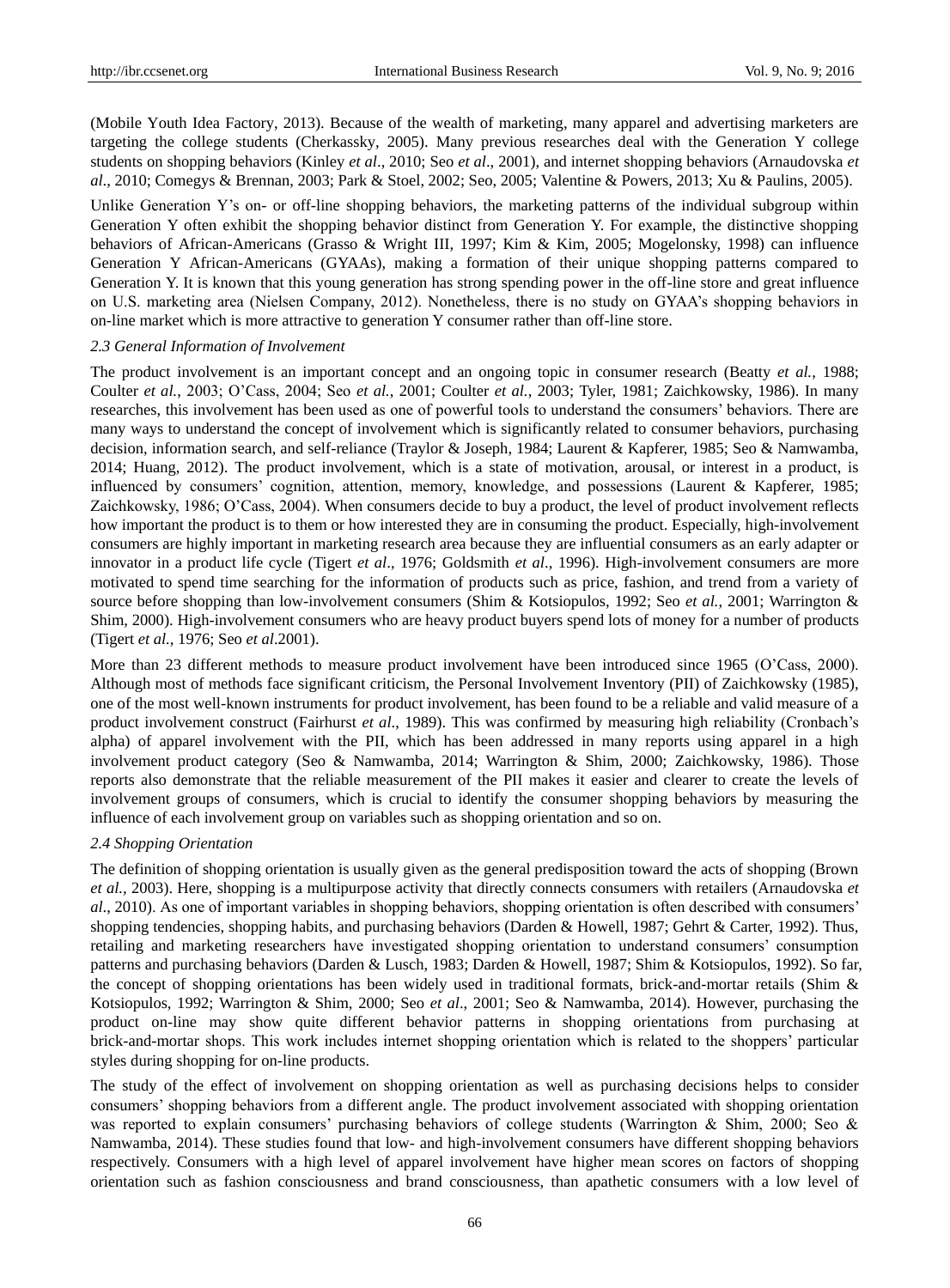apparel involvement (Shim & Kotsiopulos, 1993). For this reason, every variable in internet shopping behaviors such as internet shopping orientation, internet situational influences, and internet behavioral intension will be similarly discussed based on the concept of product involvement in this report.

## *2.5 Situational Influence*

From time to time, shopping motivation is controlled by factor irrelevant to the customer's own will. This factor, better known as one of situational influences such as time, place, or conditions, often affects the customer's purchasing decisions. According to Engel *et al*. (1986), situational influence is a fundamental issue with broad implication due to differences in individual physical surroundings, circumstances, and the family units which have powerful but uncontrollable effects on consumer behaviors. Shim and Drake (1990) studied situational influences related to mail order service in their report, where they found that time pressure, one of situational influences, was the most influential factor in causing to purchase apparel through mail order. Consumers who are making choices under time pressure may alter their decision-making strategies by the choice of mail order service for saving time (Lohse *et al*., 2000; Shim & Drake, 1990).

Situational influences combined with internet shopping, so called internet situational influences can bring new categories of factors such as "Convenience" and "Entertainment" instead of time, place, or conditions (Seo, 2005). People usually do on-line shopping for many reasons such as convenience. For example, many college students have limited time or place for shopping due to heavy duties for school work with part time job or lack of own vehicles, leading to the need of convenience shopping on the internet (Seo, 2005; Xu & Paulins, 2005; Student Watch, 2012). On the other hand, the advent of smart devices, such as smartphone, iPad, and tablet, with development of technology provides these young consumers with more chance to enjoy the virtual worlds on the web, resulting to the enjoyment of internet shopping as an entertainment (Nielsen Company, 2012).

## *2.6 Behavioral Intention*

Behavioral intention can be defined as "a person's subjective probability that he or she will perform some behavior" (Fishbein & Ajzen, 1977). It refers to a person's perceived likelihood that a consumer actually buys something. Especially, behavioral intention combined with internet shopping, so called internet behavioral intention, is the probability that consumers visit retail websites and then actually purchase the product on-line (Mosavi *et al*., 2012). It is reported that consumers who have favorable attitudes toward on-line shopping have more intentions of purchasing or shopping on the internet (Mosavi *et al.,* 2012; Xu & Paulin, 2005). In fact, attitude is one of the important factors which influence future-oriented behavior intention (Mosavi *et al.,* 2012). Many college students with favorite attitudes toward internet shopping have a great willingness to purchase their apparel on the internet in the future (Xu & Paulin, 2005). Therefore, as a great potential consumer, college students such as GYAA play an important role for future market.

## *2.7 Previous Shopping Experience*

Previous shopping experience is also one of the important influential elements on internet shopping (Mohmed *et al*., 2013; Xu & Paulins, 2005; Fang *et al*., 2016). There are some reports that consumers who have positive previous experiences in internet shopping have greater intentions to repurchase product on-line in the future (Lohse *et al.*, 2000; Shim & Drake, 1990; Xu & Paulins, 2005; Huang, 2012). When consumers have positive experiences with satisfaction of their product purchased from on-line retailers, they tend to revisit the website for shopping (Fang *et al*., 2016). Meanwhile, some consumers without any shopping experience on the internet have less intention of internet shopping (Xu & Paulins, 2005). For this reason, the impact of the previous internet shopping experience on shopping behaviors can be strong enough to be a key "variable" in internet shopping behavior.

# **3. Method**

## *3.1 Research Hypotheses*

This study analyzes the internet shopping behaviors of GYAA toward apparel products based on the product involvement. To address this issue, this research explores the product involvement associated with several variables such as internet shopping orientations, internet situational influences, internet behavioral intentions, and previous internet shopping experiences. The following hypotheses were developed to demonstrate the internet shopping behaviors of GYAA:

H1: The levels of product involvement of GYAA is significantly related to Internet shopping orientations.

H2: The levels of product involvement of GYAA is significantly related to internet situational influences.

H3: The levels of product involvement of GYAA is significantly related to internet behavioral intentions.

H4: High- (or low-) involvement GYAA consumers who have previous internet shopping experience are more willing to purchase clothing on the internet than those who have no previous experience.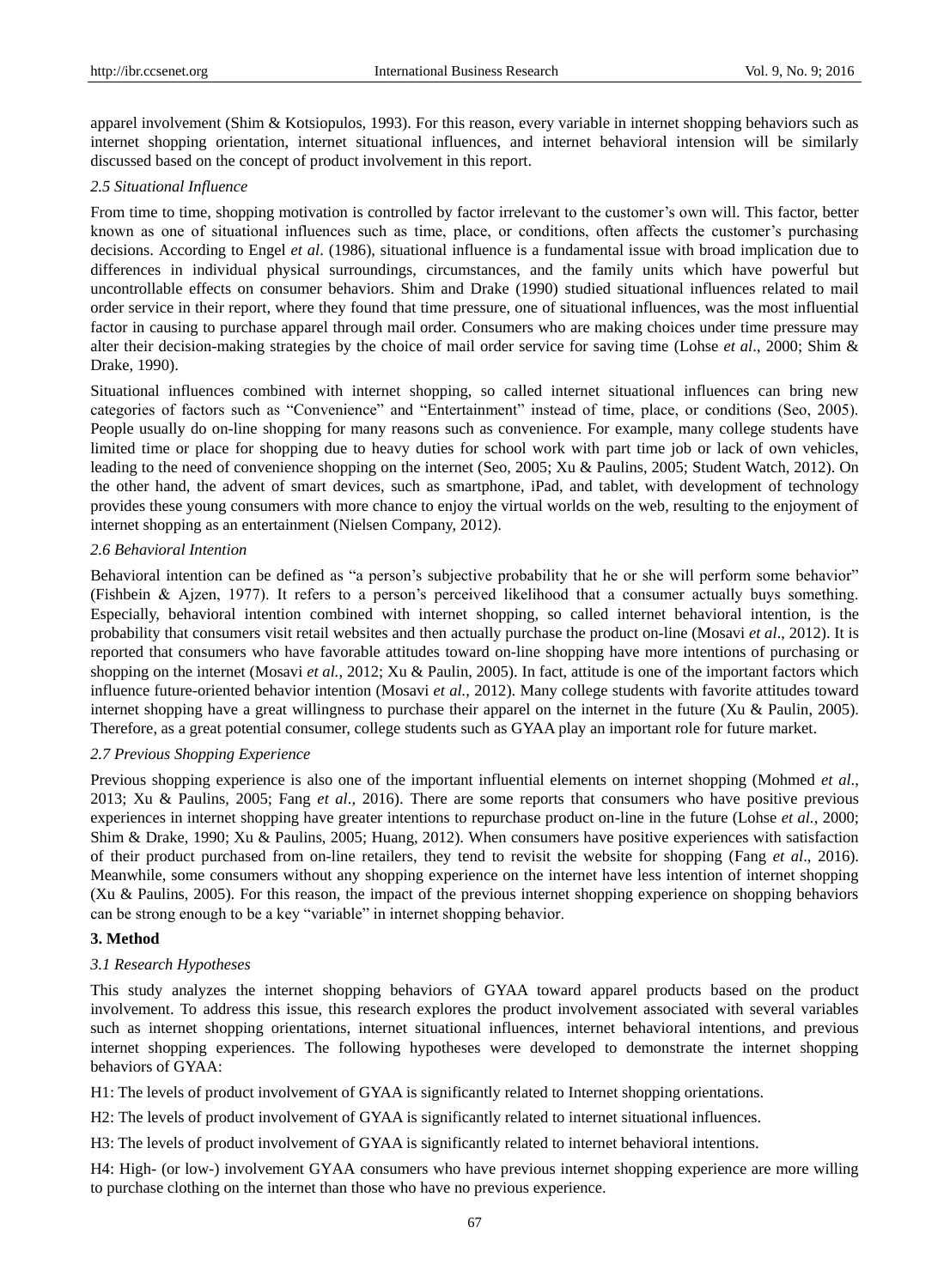In order to assess the hypotheses, this research project was conducted at several southeastern universities in US for a convenience sampling of African-American college students representing GYAAs. The participators voluntarily participated in the survey, which took 15 to 20 min. Of 263 surveys collected, 240 were used in this study. Data were analyzed with IBM SPSS statistics version 19 software.

#### *3.2 Measurement*

For this study, the questionnaire includes product involvement, 4 variables, and demographics: 8 items measuring apparel product involvement, 27 items assessing internet shopping orientation, 12 items on internet situational influences, 2 items on internet behavioral intentions, 2 items on previous internet shopping experience and purchase intention, and 9 questions about demographics. Some statements were developed by the researcher to see internet shopping behaviors of African-American college students. All respondents were briefed about the questionnaire, 4 variables in which should be based on "internet shopping", before completing their copies.

Product Involvement: The short version of Zaichkowsky's Personal Involvement Index (PII) (1985) was used to measure product involvement for African-American college students. The researcher asked respondents to complete 8 items on 7-point bipolar scale, selected by Shim and Kotsiopulos (1991) from PII, reflecting respondents' opinion about clothing (e.g., "important (7)" - "unimportant (1)", "of concern (7)" - "of no concern (1)", *etc*). Therefore, the total score of product involvement per each questionnaire could range from 8 to 56. Note that "the average scores" of product involvement corresponding to each respondent are defined as the total scores of product involvement divided by the number of items (8 itmes), ranging from 1 to 7, whereas "the mean score" of product involvement corresponding to all respondents is defined as the total average scores of product involvement divided by the number of questionnaires (*n* = 240). Principal-component factor analysis with verimax rotation extracted only one factor. Reliability (Cronbach's alpha) of product involvement in African-American college students was 0.94, indicating excellent internal consistency for the construct.

Internet Shopping Orientations: Most of items on internet shopping orientations were adopted from previous reports (Shim & Kotsiopulos, 1992; Warrington & Shim, 2000). Respondents were asked to indicate their level of agreement/disagreement on a 7-point Likert-type scale to a given statement. A few statements were modified to fit in with the internet shopping study and some of new statements were developed by researcher. Principal component factor analysis with Varimax rotation was performed on 27 shopping orientation statements. The factor loadings less than 0.50 were eliminated, and items with factor loadings greater than 0.50 were retained on a factor. The analysis extracted the following five factors: Click and Mortar Preference, Internet Fashion Consciousness, Internet Price Consciousness, Internet Shopping Personality, and Internet Brand Consciousness. The cumulative percentage of variance accounted for by these five factors is 61.28% (Table 1). Reliability (Cronbach's alpha) of each factor ranged from 0.652 to 0.871 as shown in table 1.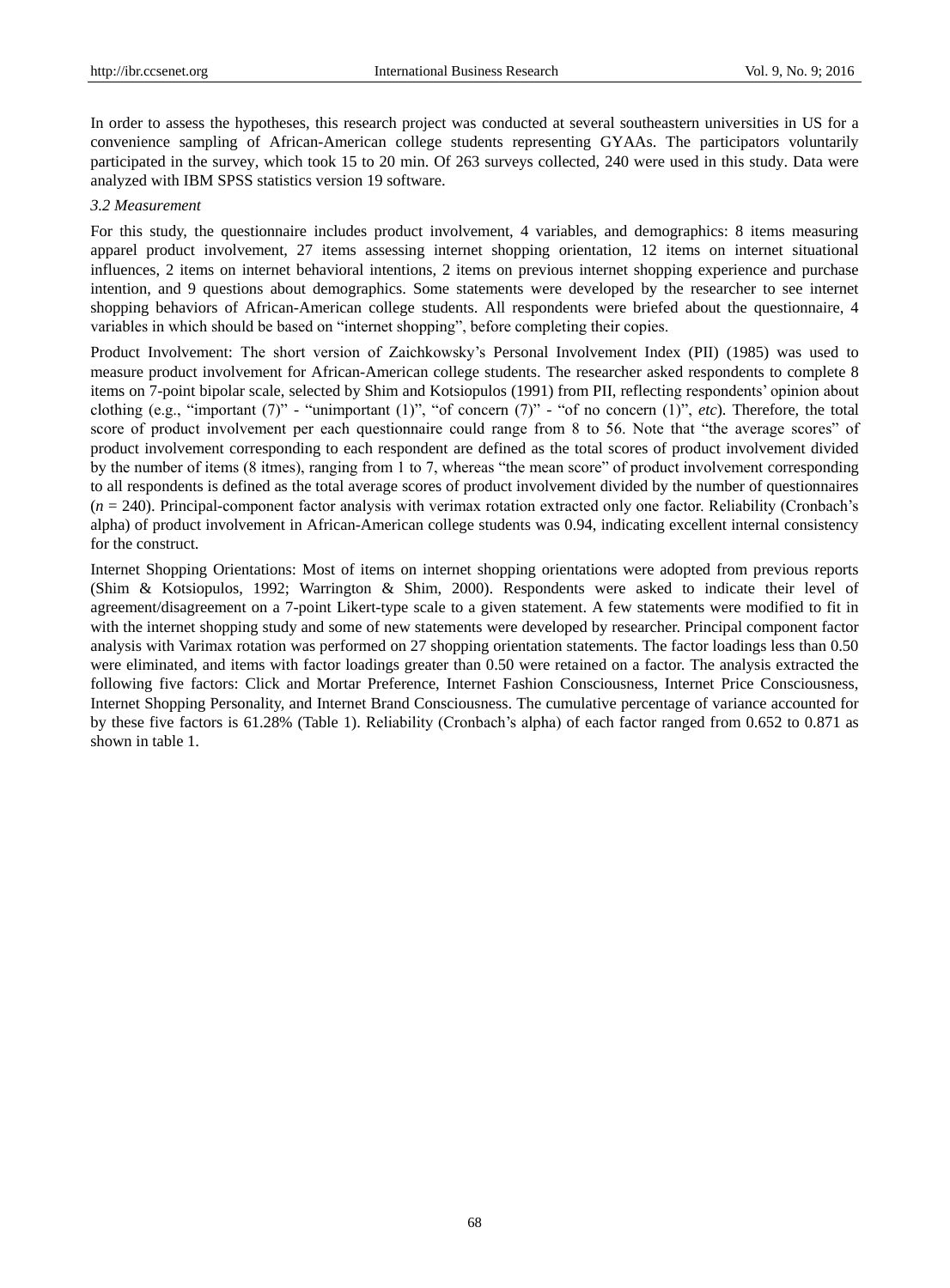|                                      |                                                                                                                                   |                |        | Percent  | Cronbach's  |
|--------------------------------------|-----------------------------------------------------------------------------------------------------------------------------------|----------------|--------|----------|-------------|
| Factor                               |                                                                                                                                   | Factor         | Eigen- | of       | Alpha       |
| Name                                 | <b>Statements</b>                                                                                                                 | Loading        | Values | variance | Coefficient |
| Factor 1                             | The Internet is the best place to purchase clothing.                                                                              | 0.862          | 6.338  | 27.557   | 0.871       |
| Click and Mortar<br>Preference       | The Internet is the best place to search for different<br>kinds of clothing.                                                      | 0.818          |        |          |             |
|                                      | The reason I like Internet shopping is that it makes<br>it easy to compare prices.<br>I try to shop for clothing on the Internet. | 0.807<br>0.760 |        |          |             |
|                                      | The direct market (mail order or catalog) is a good<br>place to shop for clothing.                                                | 0.544          |        |          |             |
|                                      | The reason I like Internet shopping is that it gives<br>consumers' recommendations.                                               | 0.535          |        |          |             |
| Factor 2                             | If it is possible, I would rather buy clothing that has<br>a well-known brand name.                                               | 0.761          | 2.812  | 12.227   | 0.793       |
| Fashion<br>Internet<br>Consciousness | I believe that name-brand clothing is worth its high<br>price.<br>I bought the brand name of clothing that I liked the            | 0.726          |        |          |             |
|                                      | most.<br>I am most concerned with clothing that has the                                                                           | 0.713          |        |          |             |
|                                      | latest fashion.                                                                                                                   | 0.655          |        |          |             |
|                                      | I try to be alert to current fashion.                                                                                             | 0.561          |        |          |             |
|                                      | I do not hesitate to buy expensive clothing if I<br>really like it.                                                               | 0.532          |        |          |             |
| Factor 3                             | I consider price first.<br>I carefully watch how much I spend.                                                                    | 0.816<br>0.737 | 2.050  | 8.913    | 0.765       |
| Internet<br>Price                    | When I purchased clothing, price was the most                                                                                     |                |        |          |             |
| Consciousness                        | important factor.                                                                                                                 | 0.663          |        |          |             |
|                                      | The lowest price products are usually my choice.                                                                                  | 0.644          |        |          |             |
|                                      | I would not buy clothing unless it is on sale.                                                                                    | 0.575          |        |          |             |
| Factor 4<br><b>Internet Shopping</b> | I like to try new and different place to shop.<br>I think I am a good shopper.                                                    | 0.753<br>0.723 | 1.747  | 7.597    | 0.725       |
| Personality                          | I like to wear a different style of clothing than<br>others wear.                                                                 | 0.722          |        |          |             |
|                                      |                                                                                                                                   |                |        |          |             |
| Factor 5<br><b>Brand</b><br>Internet | I usually compare at least three brands before<br>choosing.<br>I make it a rule to shop at a number of stores before              | 0.715          | 1.146  | 4.982    | 0.652       |
| Consciousness                        | I buy.<br>I selected a brand name carefully because there was                                                                     | 0.708          |        |          |             |
|                                      | less risk.                                                                                                                        | 0.563          |        |          |             |
| Cumulative                           |                                                                                                                                   |                |        |          |             |
| percentage                           |                                                                                                                                   |                |        | 61.28 %  |             |

## Table 1. Principal component analysis of Internet Shopping Orientations

Internet situational Influences: 12 items on internet situational influences were adopted from Shim and Drake (1990) and Bruner II and Hensel (2000). Each respondent was asked to indicate the extent to which they agreed with each statement on a 7-point Likert-type scale. The researcher eliminated one statement, "when I find what I like, I usually buy it without hesitation" because the factor loading was lower than 0.50. The cumulative percentage of variance accounted for by the two factors was 61.88%. Two factors were Entertainment and Convenience. Reliability (Cronbach's alpha) was 0.916 for the factor of Entertainment, and 0.670 for the factor of Convenience. The result of principal component analysis for situational influences is shown in table 2.

Internet behavioral Intentions: The grade of internet behavioral intentions was assessed by asking respondents to indicate their agreement levels on a 7-point Likert-type scale. The respondents circled a degree of agreement with each of statements ("I intend to visit the Internet apparel retailer's website in the future" and "I have a favorable attitude toward continuing to do business with the Internet apparel retailer over the next few years"). Reliability (Cronbach's alpha) of internet behavioral intentions was 0.870, indicating good internal consistency.

Previous internet shopping experiences and purchase intention: Respondents replied to *yes* or *no* questions, indicating if they have an intention to purchase on-line apparel product dependent on previous internet shopping experience. The respondents were asked to check two questions ("Have you purchased clothing on the internet?" and "Will you purchase clothing on the internet?").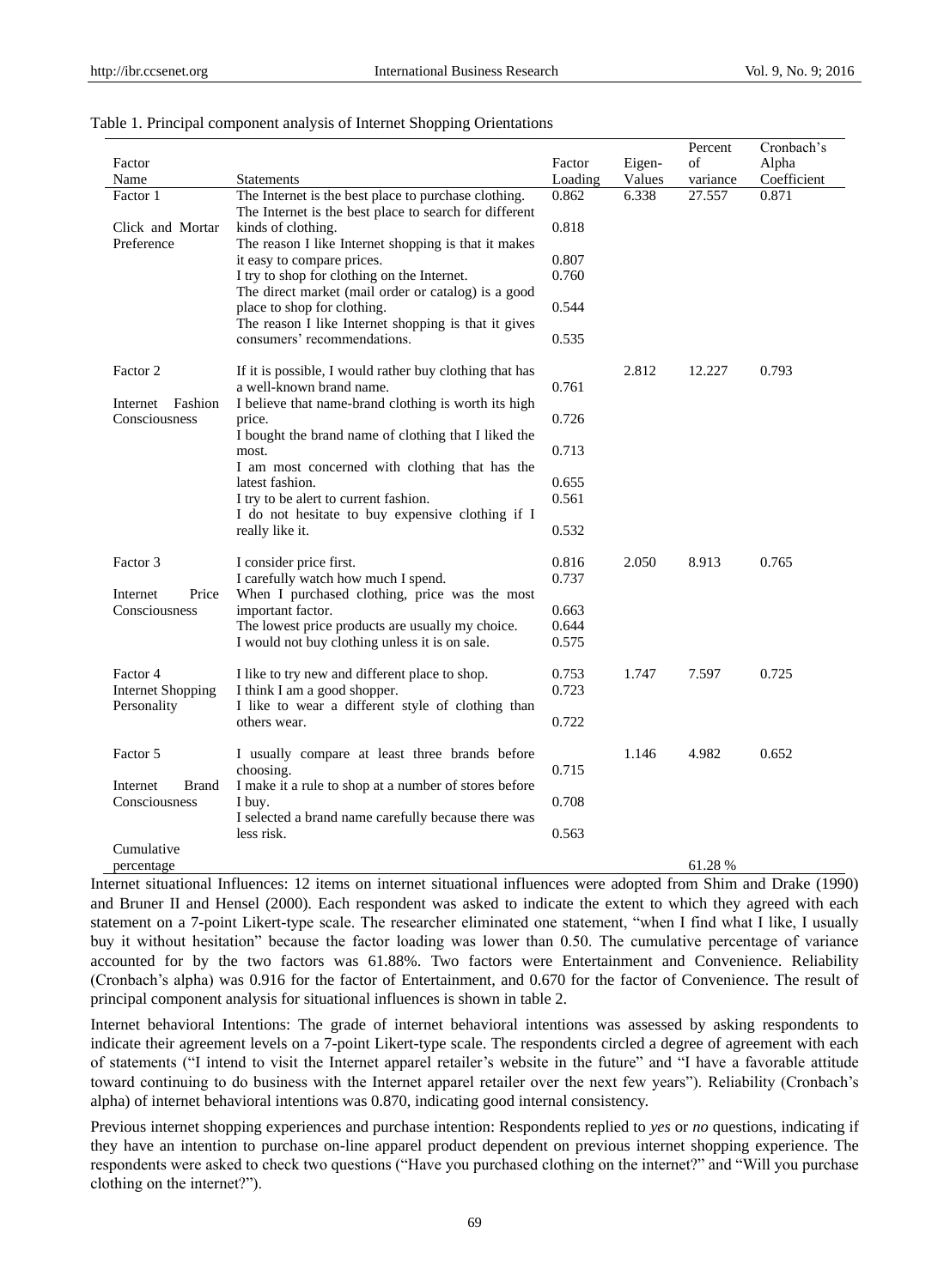|               |                                                     |         |        | Percent  | Cronbach's  |
|---------------|-----------------------------------------------------|---------|--------|----------|-------------|
| Factor        |                                                     | Factor  | Eigen- | of       | Alpha       |
| Name          | <b>Statements</b>                                   | Loading | Values | variance | Coefficient |
| Factor 1      | I like to shop at home through the Internet.        | 0.877   | 5.284  | 48.038   | 0.916       |
|               | The Internet is an attractive place to shop.        | 0.847   |        |          |             |
| Entertainment | I enjoy shopping and browsing through the Internet. | 0.846   |        |          |             |
|               | The Internet stores offer me good quality for the   |         |        |          |             |
|               | price.                                              | 0.830   |        |          |             |
|               | Internet ordering of clothing at home is more       |         |        |          |             |
|               | convenient than going to the store.                 | 0.750   |        |          |             |
|               | I am ordering more things from my home via the      |         |        |          |             |
|               | Internet in order to save a lot of time.            | 0.747   |        |          |             |
|               | I love to browse through the Internet.              | 0.695   |        |          |             |
| Factor 2      | I usually buy at the most convenient markets.       | 0.744   | 1.523  | 13.844   | 0.670       |
|               | I do not like to spend too much time planning my    |         |        |          |             |
| Convenience   | clothing shopping.                                  | 0.712   |        |          |             |
|               | I shop where it saves me time.                      | 0.668   |        |          |             |
|               | The Internet markets (stores) just do not meet      |         |        |          |             |
|               | shopping needs.                                     | 0.631   |        |          |             |
| Cumulative    |                                                     |         |        |          |             |
| percentage    |                                                     |         |        | 61.88%   |             |
|               |                                                     |         |        |          |             |

#### Table 2. Principal component analysis for Internet Situational Influences

## **4. Results**

#### *4.1 Description of Respondents*

All surveys were collected from African-American college students, of whom 62.5% (n=150) are female and 37.5% (n=90) are male. The majority of respondents were single (89.2%) and undergraduate students (96.3%). Around 14.2% of the respondents were freshmen  $(n = 34)$ , 26.3% were sophomores  $(n = 63)$ , 26.3% were juniors  $(n = 63)$ , 29.6% were seniors (*n* =71), 2.5% (*n* =6) were graduate, and 1.3% (*n* =3) were not sure about their classification. Most respondents were in the 18 through 24 age category  $(85.4\%, n = 205)$ , and 58.3 %  $(n = 140)$  of respondents had a part or full time job during their academic year. The respondents in this study have a variety of majors.

## *4.2 Product Involvement Groups*

The mean score of product involvement was 5.61 with a standard deviation of 1.45. All respondents was classified into two groups with the values of the mean score plus or minus half a standard deviation ( $M \pm \frac{1}{2}SD$ :  $M = 5.61$ ,  $SD = 1.45$ ), resulting to high- and low-involvement groups. This process of grouping is similar to Warrington & Shim's method (2000). In this work, the apparel involvement distribution was segmented into high- and low-involvement groups as follows: average scores of product involvement in low-involvement group (Low PI: *n*=68, 28%) ranged from 1 to 4.89, and average scores in high-involvement group (High PI:  $n=96$ , 40%) ranged from 6.34 to 7. Respondents ( $n = 76$ , 31.7%), whose average scores ranged between 4.90 and 6.33, were not classified into involvement groups due to their duality of product involvement and were eliminated from further analysis.

## *4.3 Hypothesis Testing*

Hypotheses were tested for the purpose of the study. Multivariate analysis of variance (MANOVA), analysis of variance (ANOVA), one-way ANOVA, and *chi*-square and *phi* tests were used for hypothesis testing. In order to determine significant individual differences between two groups, individual ANOVAs were employed when MANOVA was significant.

## Testing Hypothesis 1

MANOVA on internet shopping orientations reveals that the group means of two involvement groups were significantly different in overall mode ( $F = 5.44$ ,  $p < 0.001$ ). Individual ANOVA indicates that the low- and high-involvement groups were significantly different from each other on 3 factors of Click and Mortar Preference (*F* = 8.72, *p* <0.001), Internet Fashion Consciousness ( $F = 15.08$ ,  $p < 0.001$ ), and Internet Shopping Personality ( $F = 10.30$ ,  $p < 0.001$ ), but not on 2 factors of Internet Price Consciousness ( $F = 0.29$ ,  $p = 0.75$ ) and Internet Brand Consciousness ( $F = 1.78$ ,  $p = 0.17$ ). In other words, the first 3 factors, correlation of which was significant, had much higher group means of the high-involvement group than those of the low-involvement group, while the last 2 factors had lower or slightly higher group means of the high-involvement group than those of the low-involvement group. Based on these findings, H1 was supported. The results of MANOVA and ANOVA are shown in table 3.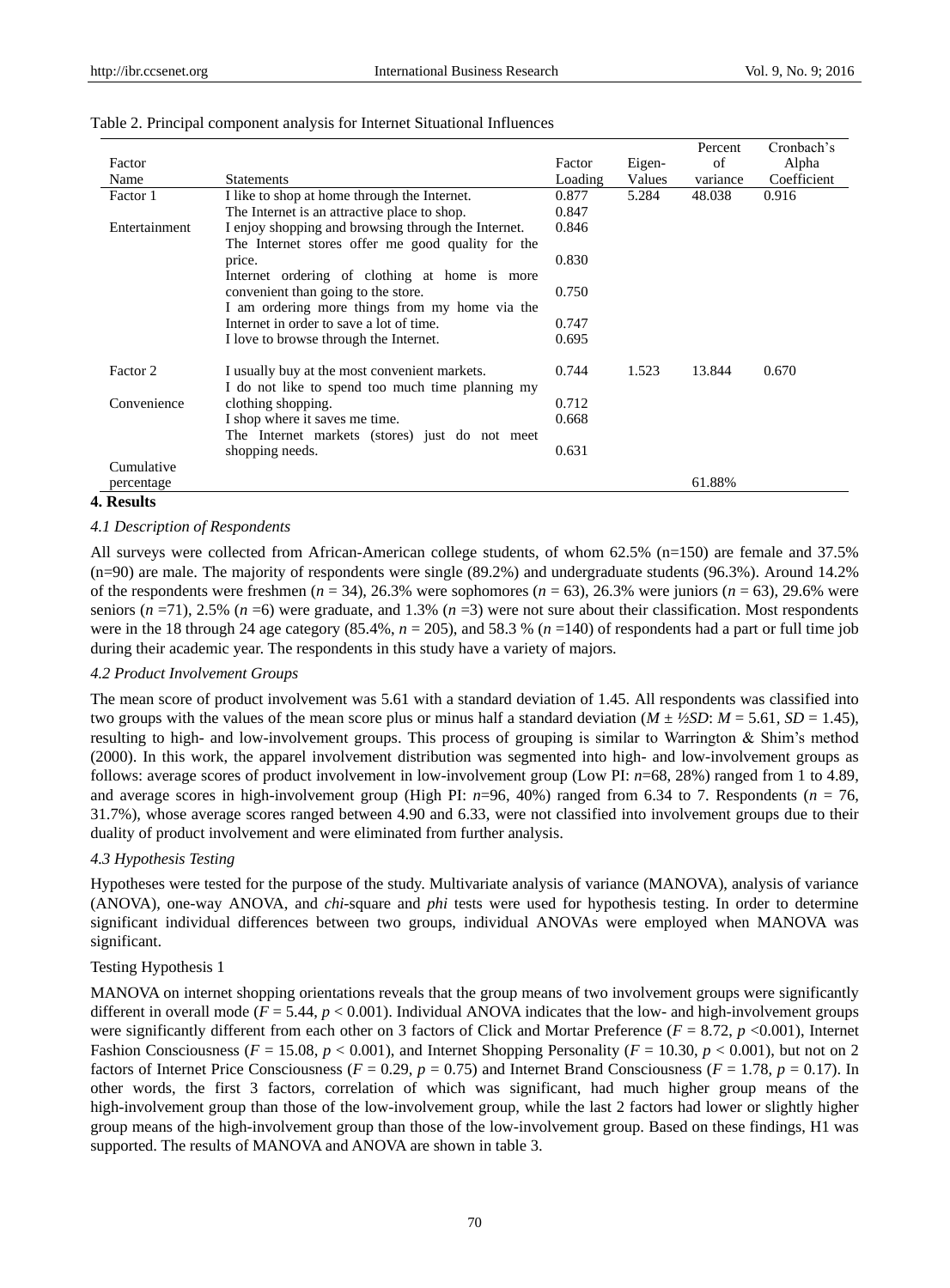|                                       |          | Group Means $(M_{\sigma})$ |            |              |
|---------------------------------------|----------|----------------------------|------------|--------------|
|                                       | Low PI   | High PI                    | Univariate | Multivariate |
|                                       | $n = 68$ | $n = 96$                   | F          | F            |
| <b>Internet Shopping Orientation</b>  |          |                            |            | $5.44***$    |
| Click and Mortar Preference           | 4.18     | 4.75                       | $8.72***$  |              |
| Internet Fashion Consciousness        | 3.99     | 5.01                       | 15.08***   |              |
| Internet Price Consciousness          | 4.79     | 4.67                       | 0.29       |              |
| <b>Internet Shopping Personality</b>  | 4.90     | 5.69                       | $10.30***$ |              |
| Internet Brand Consciousness          | 3.86     | 4.14                       | 1.78       |              |
| <b>Internet Situational Influence</b> |          |                            |            | $3.16*$      |
| Entertainment                         | 4.48     | 5.01                       | $5.71**$   |              |
| Convenience                           | 4.41     | 4.39                       | 0.32       |              |

Table 3. MANOVA and ANOVA factors of Internet Shopping Orientations and Internet Situational Influences

Note: Means with the superscript indicate significant differences between the groups. Scores ranged from 1 (Strongly Disagree) to 7 (Strongly Agree).

\*\*\*. Correlation is significant at the 0.001 level (2-tailed).

- \*\*. Correlation is significant at the 0.005 level (2-tailed).
	- \*. Correlation is significant at the 0.05 level (2-tailed).

#### Testing Hypothesis 2

MANOVA and ANOVA were performed to test significant difference between the high- and low-involvement groups. The results of MANOVA indicated that the high-involvement group on the overall factors in internet situational influences significantly differ from the low-involvement group  $(F = 3.16, p < 0.05)$ . ANOVA revealed that two product involvement groups were significantly different on Entertainment ( $F = 5.71$ ,  $p < 0.005$ ) but not on Convenience ( $F =$ 0.32,  $p = 0.73$ ). That is to say, the high-involvement group had significantly higher group mean scores than the low-involvement group on Entertainment. On the other hand, the low-involvement consumers have slightly higher mean scores than high-involvement consumers on Convenience, indicating that Convenience cannot be ignorable in internet shopping of low- involvement consumers. Therefore, the results of MANOVA and ANOVA as shown in table 3 supported H2.

## Testing Hypothesis 3

One-way ANOVA was directly executed to determine how high- and low-involvement groups significantly differ from each other on internet behavioral intentions. The high-involvement group had significantly higher group means than the low-involvement group as shown in table 4. The univariate value (*F*=7.22, *p* < 0.05) supported H3.

Table 4. The result of one-way ANOVA between Product Involvement (PI) and Internet Behavioral Intentions

|                                | Group Means $(M_g)$ |          |            |
|--------------------------------|---------------------|----------|------------|
|                                | Low PI              | High PI  | Univariate |
|                                | $n = 68$            | $n = 96$ |            |
| Internet Behavioral Intentions | 4.16                | 4.78     | $7.22*$    |

Note: Means with the superscript indicate significant differences between the groups. Scores ranged from 1 (Strongly Disagree) to 7 (Strongly Agree).

\*. Correlation is significant at the 0.05 level (2-tailed).

## Testing Hypothesis 4

A *chi*-square analysis was conducted to determine how previous internet shopping experiences influenced on-line purchase intention. The test was independently performed in each involvement group, resulting to  $\chi^2 = 28.51$ ,  $p < 0.001$ for low-involvement group and  $\chi^2 = 17.45$ ,  $p < 0.001$  for high-involvement group. This reveals that previous internet shopping experiences are significantly related to on-line purchase intention regardless of involvement group. As shown in table 5, those who have previous internet shopping experiences were more likely to purchase clothing on the internet than those who have no previous internet shopping experience, irrespective of involvement groups which respondents belong to. Therefore, H4 was accepted. To measure the strength of relationship, the association known as a *phi*-coefficient was computed using the adjustment of *chi*-square statistics by the sample size. The typical *phi*-coefficient in the 2x2 case is greater than zero but less than one. A *phi*-coefficient equal to zero indicates independence (no association), while a coefficient equal to one indicates a complete dependence (association). Table 6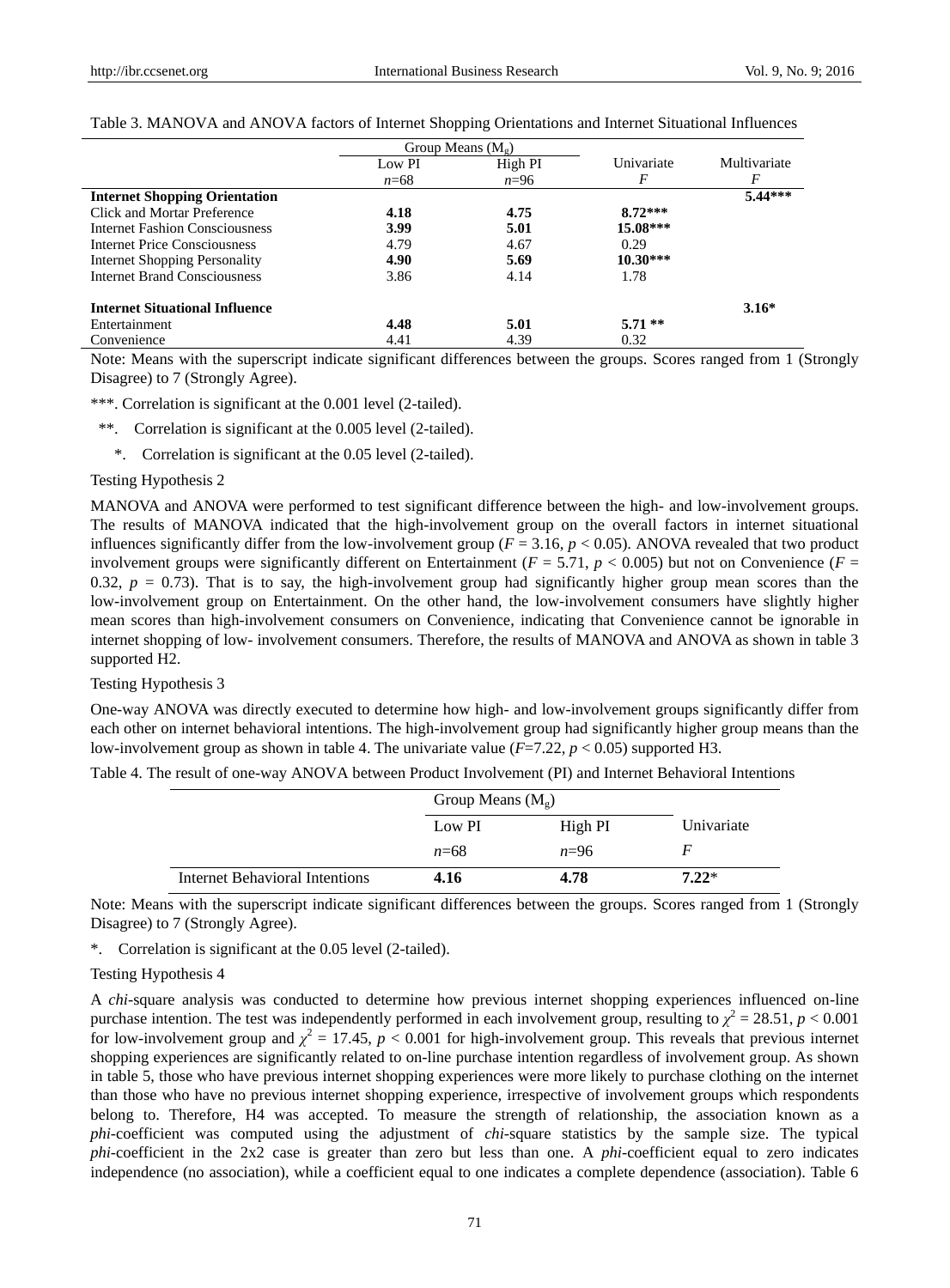exhibits two values of *phi*-coefficient representing the relationship between previous internet shopping experience and on-line purchase intention, with respect to each involvement group. The different values of *phi*-coefficient, even though both are relatively above strong association, indicate that the relationship of previous internet shopping experience and on-line purchase intention in low-involvement group is much stronger than relationship in high-involvement group.

## **5. Discussion**

Most of college students enjoy using the internet as a communication or entertainment tool at school, home, work, and other places. In today's world, college students are more easily to access the internet owing to the mobile devices such as smartphone, tablet, and i-pad. They prefer to browse the website with their mobile devices during their idle time at school or work. This life style of college students influences their shopping behaviors. In this study, about 42% of African-American college students (*n*=100 out of 240), representing GYAA, use the internet for "personal shopping" more than two times per month. This result indicates that African-American college students are much heavier internet shoppers than typical college students who have much less shopping frequency (once a year) with slightly higher ratio  $(-50%)$  in their online personal shopping (Student Watch, 2012). Therefore, it is not surprising to find that 71.7 % of African-American college students

|                         | Number of respondents |       | Will you purchase clothing on the Internet?<br><b>Purchase Intention</b> |                | Total       |
|-------------------------|-----------------------|-------|--------------------------------------------------------------------------|----------------|-------------|
| (Percentage)            |                       | Yes   | N <sub>0</sub>                                                           |                |             |
|                         |                       |       | 45a                                                                      | 0 <sub>b</sub> | 45          |
|                         | Low<br>Involvement    | Yes   | (66%)                                                                    | $(0\%)$        | $(66\%)$    |
|                         |                       | No.   | 11 <sub>b</sub>                                                          | 12a            | 23          |
| Previous<br>Experiences |                       |       | (16%)                                                                    | (18%)          | (34%)       |
|                         |                       |       | 56                                                                       | 12             | 68          |
|                         |                       | Total | (82%)                                                                    | (18%)          | $(100.0\%)$ |
|                         | High<br>Involvement   | Yes   | 71a                                                                      | 3b             | 74          |
|                         |                       |       | (74%)                                                                    | (3%)           | (77%)       |
|                         |                       | No.   | 14 <sub>b</sub>                                                          | 8a             | 22          |
|                         |                       |       | (15%)                                                                    | $(8\%)$        | (23%)       |
|                         |                       |       | 85                                                                       | 11             | 96          |
|                         |                       | Total | (89%)                                                                    | $(11\%)$       | $(100.0\%)$ |

Table 5. A *Chi*-square analysis (*χ*²) for previous internet shopping experiences and on-line purchase intention

Table 6. *Phi* coefficients for the relationship between previous internet shopping experiences and on-line purchase intention

|     | Value |
|-----|-------|
| Phi | 0.647 |
| Phi | 0.426 |
|     |       |

Note:  $Value of \varphi$  Description

.40 and under .60 Relatively strong association

.60 and under .80 Strong association

(*n*=172 out of 240) have purchased apparel products on the internet. The primary shopping motivation of those who purchased on-line apparel product is convenience or saving time, similar to the finding of the previous research (Comegys & Brennan, 2003). Another motivation is that internet shopping makes it possible to offer special products such as plus-sized clothing or limited edition, which are not available in the regular retail stores, sometimes with discounted price.

## *5.1 Levels of Product Involvement*

This research demonstrates that GYAAs have a unique internet shopping behaviors based on the levels of product involvement. Sometimes, internet shopping behaviors can be deeply described with involvement groups created by the levels of product involvement using the mean and the standard deviation. Here, the mean score of product involvement was 5.61, which is higher than the median of 4 on 7-point bipolar scale, indicating GYAA's strong interests in apparel product. After grouping, the low-involvement group was composed of 68 out of 240 respondents (28%) and the high-involvement group was composed of 96 out of 240 respondents (40%). The ranges of average scores within the low- and high-involvement groups were 1 to 4.89 and 6.33 to 7, respectively. The ratio of respondents in two involvement groups within these ranges is 68 : 96, indicating that consumers in high-involvement group is 1.43 times more than consumers in low-involvement group. This suggests that GYAAs who carefully consider their choices before purchasing apparel products are 1.43 times more than those who do not. Surprisingly, this distribution of GYAAs in two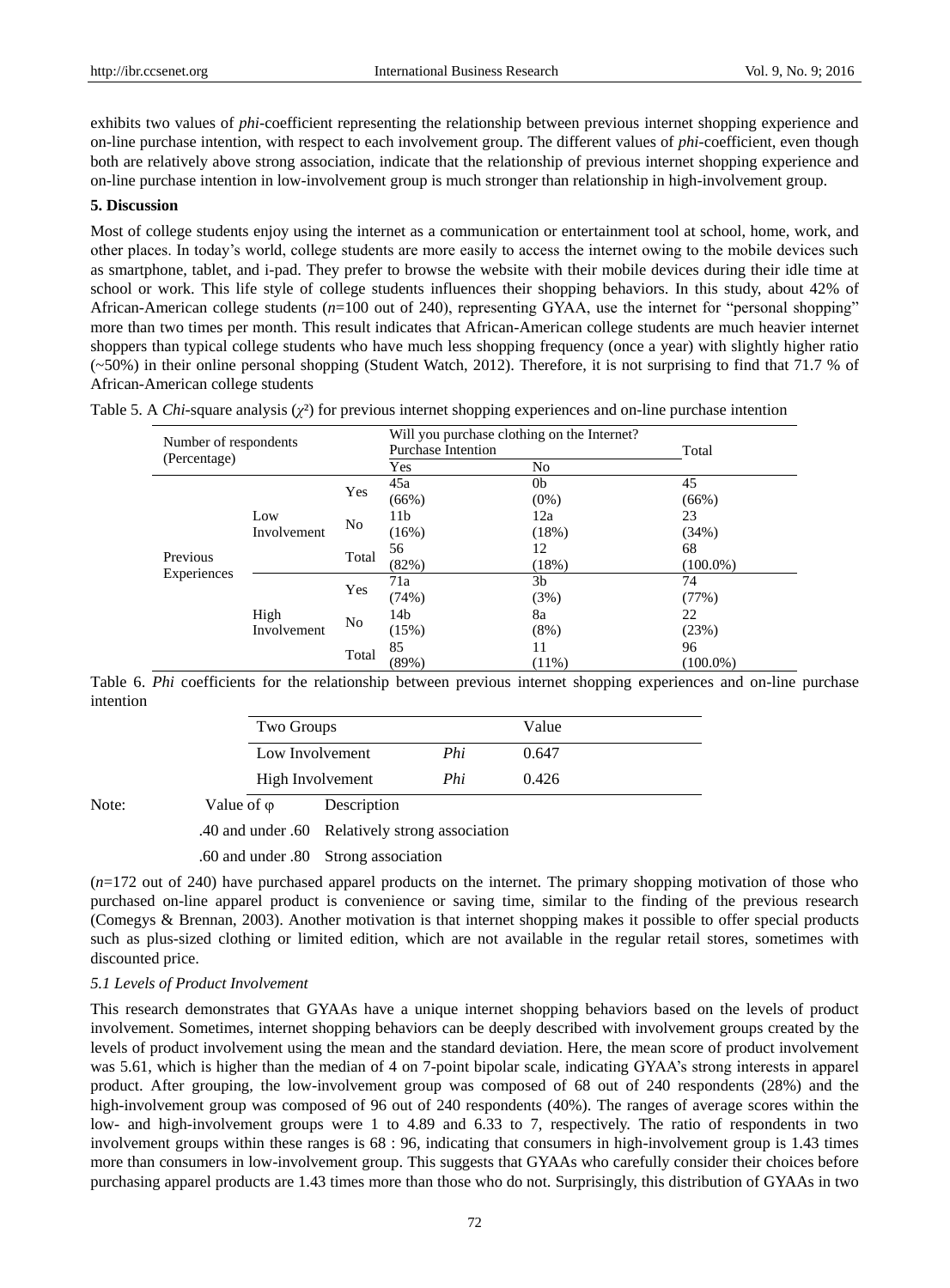involvement groups is quite different from the previous study (Seo, 2005) which showed equal ratio between two involvement groups of typical college students. Contrary to the traditional studies on shopping behaviors, the classification of consumers using the concept of product involvement provides critical perspective on consumers' decision-making path or their shopping behaviors. In this work, we found that high-involvement consumers of GYAAs exhibited much stronger affirmative shopping behaviors than low-involvement consumers when they were involved in several variables such as Internet Shopping Orientation.

## *5.2 Internet Shopping Orientations*

As shown in table 3, one of the results from multivariate tests supports that the high-involvement GYAAs are more significantly influenced by internet shopping orientations than low-involvement GYAAs, which is similar to the previous researches on shopping orientations (Warrington & Shim, 2000: Seo & Namwamba, 2014). Conducting a series of follow-up ANOVAs shows GYAAs' shopping behaviors on each factor of internet shopping orientations. First, the high-involvement GYAAs have much stronger preference for on-line apparel shopping than the low-involvement GYAAs, suggesting that higher-involvement GYAAs consider internet as one of more excellent shopping tools. Second, as far as on-line apparel shopping is concerned, the high-involvement GYAAs are more fashion- and trend-conscious than the low-involvement GYAAs, whereas it is hard to say which level of product involvement GYAAs has significantly high brand-consciousness. This indicates that fashion or trend is more important factor rather than brand-name on internet shopping behaviors of GYAAs. However, every consumer is not always conscious about brand-name. Rather, many of typical college students are very brand conscious (Seo, 2005; Warrington & Shim, 2000), unlike African-American college students. Third, although ANOVA test on internet shopping personality results that there is a significant difference between two involvement groups, low-involvement GYAAs as well as high-involvement GYAAs also highly cultivate their personality with clothing to express the wear's individuality or enthusiasm. Fourth, the price of clothing is the important factor to low-involvement GYAAs but not to high-involvement GYAAs. In other words, once high-involvement GYAAs believe that a certain on-line apparel product makes it possible to keep up with fashion trends on their life, they are more likely to purchase it regardless of the cost.

## *5.3 Internet Situational Influences*

Performing a MANOVA confirmed that the overall difference between two involvement groups was statistically significant on internet situational influences with two factors, Entertainment and Convenience. However, Individual ANOVAs indicated that two involvement groups were significantly different on Entertainment but not on Convenience. Surprisingly, even though significant correlation on Entertainment, both two involvement groups have high values of group means. This result indicates that low-involvement GYAAs as well as high-involvement GYAAs is strongly influenced by the factor of Entertainment (both of group means were much higher than the median of 4.0 on a seven-point scale), suggesting that Entertainment plays a crucial role in internet shopping of all involvement GYAAs' groups. Another interesting finding is that the factor of Convenience cannot be ignorable to low-involvement GYAAs even though group means of two involvement groups are relatively low (table 3). Instead, group mean of low-involvement GYAAs is unusually a little higher than that of high-involvement GYAAs. This suggests that low-involvement GYAAs are somewhat concerned about "convenience" even though the factor of Convenience does not significantly influence the behaviors of both involvement groups of GYAA. Meanwhile, relatively low group means of GYAAs on the factor of Convenience are quite different results from research on internet shopping behaviors of the typical college students, most of whom have affirmative attitudes toward internet apparel shopping for the reason of convenience in case they have time pressure, limitation for transportation, or un-satisfaction with local stores (Xu & Paulins, 2005). Nowadays, even though low-involvement GYAAs feel a little more stressed in time pressure or un-satisfaction with local than high-involvement GYAAs, most of GYAAs enjoy internet shopping for entertainment or hedonic reason just like window shopping.

## *5.4 Internet Behavioral Intentions*

In table 4, the significant one-way ANOVA result shows that high-involvement GYAAs have much stronger internet behavioral intentions toward apparel than low-involvement students. This means that high-involvement GYAAs have much stronger intention to visit the websites for shopping and purchase on-line product or much more favorable attitudes toward internet shopping than low-involvement GYAAs. Interestingly, the group mean of low-involvement GYAAs has also slightly higher than the median of 4.0, indicating that many GYAAs regardless of involvement groups have relatively strong intention of shopping for on-line apparel. This result is also consistent with the previous study (Xu & Paulins, 2005).

## *5.5 Previous Internet Shopping Experiences*

The *chi*-square analysis demonstrates that respondents with on-line purchase intention can significantly increase as they have previous internet shopping experiences (table 5). However, it turns out that significance of relationship between previous experience and purchase intention has nothing to do with levels of involvement groups. Therefore, it can be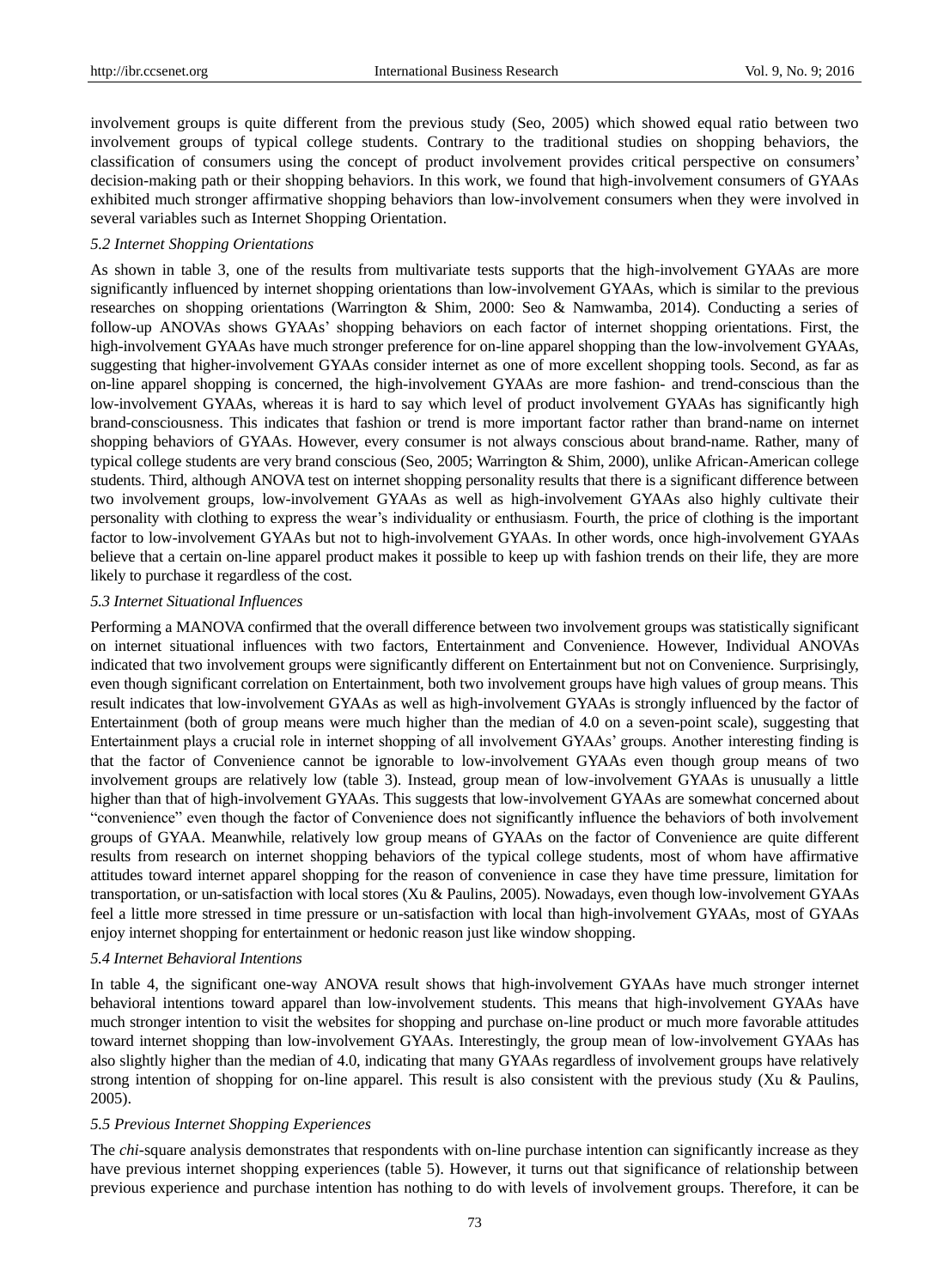said that GYAAs who have previous internet shopping experience regardless of the level of product involvement have stronger intention to shop on the internet than GYAAs who have no internet shopping experience. This finding supports the previous reports that internet shopping experience directly influences on-line purchase intention (Shim & Drake, 1990; Lohse *et al.*, 2000). Nevertheless, the result in this study is not consistent with the other previous work (Seo, 2005) in which the product involvement was involved. That is to say, all involvement groups of GYAAs is significantly influenced by previous internet shopping experience, while only low-involvement group of typical college students is significantly influenced by it, revealing the uniqueness in GYAA's shopping behavior.

For comparison of significances in two involvement groups, quantitative measurement was given by a *phi*-coefficient describing the strength of relationship with the values from zero to one. Table 6 represents that high- and low-involvement groups of GYAA have *phi*-coefficients of 0.426 and 0.647 respectively, indicating "relatively strong" and "strong" association between previous internet shopping experience and purchase intention for on-line apparel product. Therefore, it can be concluded that previous experiences get low-involvement GYAAs more interested in purchasing on-line product than high-involvement GYAAs from *phi*-coefficient.

As shown in table 5, a study of all respondents' purchase intention irrespective of previous experience leads to another interesting result: 56 out of 68 respondents (82%) in low-involvement group and 85 out of 96 respondents (89%) in high-involvement group were willing to purchase clothing on the internet. The ratio of low-involvement respondents who have the positive on-line purchase intention is slightly lower than the ratio of high-involvement respondents. This is similar to the result of Internet Behavioral Intentions described before, but opposite to the result of *phi*-coefficients related to previous experience. Therefore, high-involvement GYAAs generally have more interested in internet shopping than low-involvement GYAAs, whereas previous experiences get low-involvement GYAAs more interested in internet shopping than high-involvement GYAAs. Previous internet shopping experience is one of the most important factors for low-involvement GYAAs to have a purchase intention. Moreover, Convenience can be another key factor for low-involvement GYAAs compared to high-involvement GYAAs. On the other hand, high-involvement GYAAs have more interested in Entertainment rather than Convenience and care less about previous experiences during the shopping over the internet. This suggests that internet shopping is attractive to high-involvement GYAAs only if web-surfing itself for internet shopping entertains them regardless of familiarity or convenience.

If all of respondents  $(n = 240)$  including two involvement groups are counted irrespective of previous experience,  $203$ out of 240 respondents (85%) have the positive on-line purchase intention for apparel, indicating that most of GYAAs are willing to purchase on-line apparel product in the future. However, the study of Xu and Paulins (2005) showed that about 55 % of the typical college students were willing to purchase clothing on the internet in the future. Compared to the result of Xu and Paulins (2005), GYAAs are likely to be a more active internet shopper than typical college students.

## **6. Conclusion**

With Internet technology advancing at stunning speed, many researchers have actively studied on internet shopping behaviors of young generation such as Generation Y college students. However, little has been reported on internet shopping behaviors of Generation Y African-American college students based on apparel product involvement despite the importance of this influential consumer group with their own unique shopping behaviors. Compared to typical college students, GYAAs are more concentrated in high-involvement group as a heavier internet shopper. Such high-involvement GYAAs are strongly influenced by Internet Shopping Orientations, Internet Situational Influences, Internet Behavioral Intentions, and Previous Internet Shopping Experiences. Especially, they are highly sensitive to most of factors of internet shopping behaviors such as fashion-consciousness, high personality, and preference of entertainment, but relatively less sensitive to expense, convenience, and familiarity which are more crucial factors to low-involvement GYAAs.

## **7. Limitations**

This study has certain limitations that must be considered. The sample population of this study was limited to southeastern area in US, so that the findings may not reflect broad geographical and racial differences among college students. The other limitation of this study is in the sample size and the gender distribution. Even though effective 240 surveys were used in this study, only 164 surveys were selected into high- and low-involvement groups. Female respondents had a higher ratio (62.5%) than male (37.5%), which probably lead to the result of women-oriented shopping behaviors. Finally, this work was investigated with only a single product (clothing). Although this study focuses on a single product similar to many other studies (Warrington & Shim, 2000; Xu & Paulins, 2005; Kim, 2005; Kinley *et al*., 2010), the results represent a narrowly defined internet market segment. Therefore, results may be not representative of general GYAA's shopping behaviors for the internet market.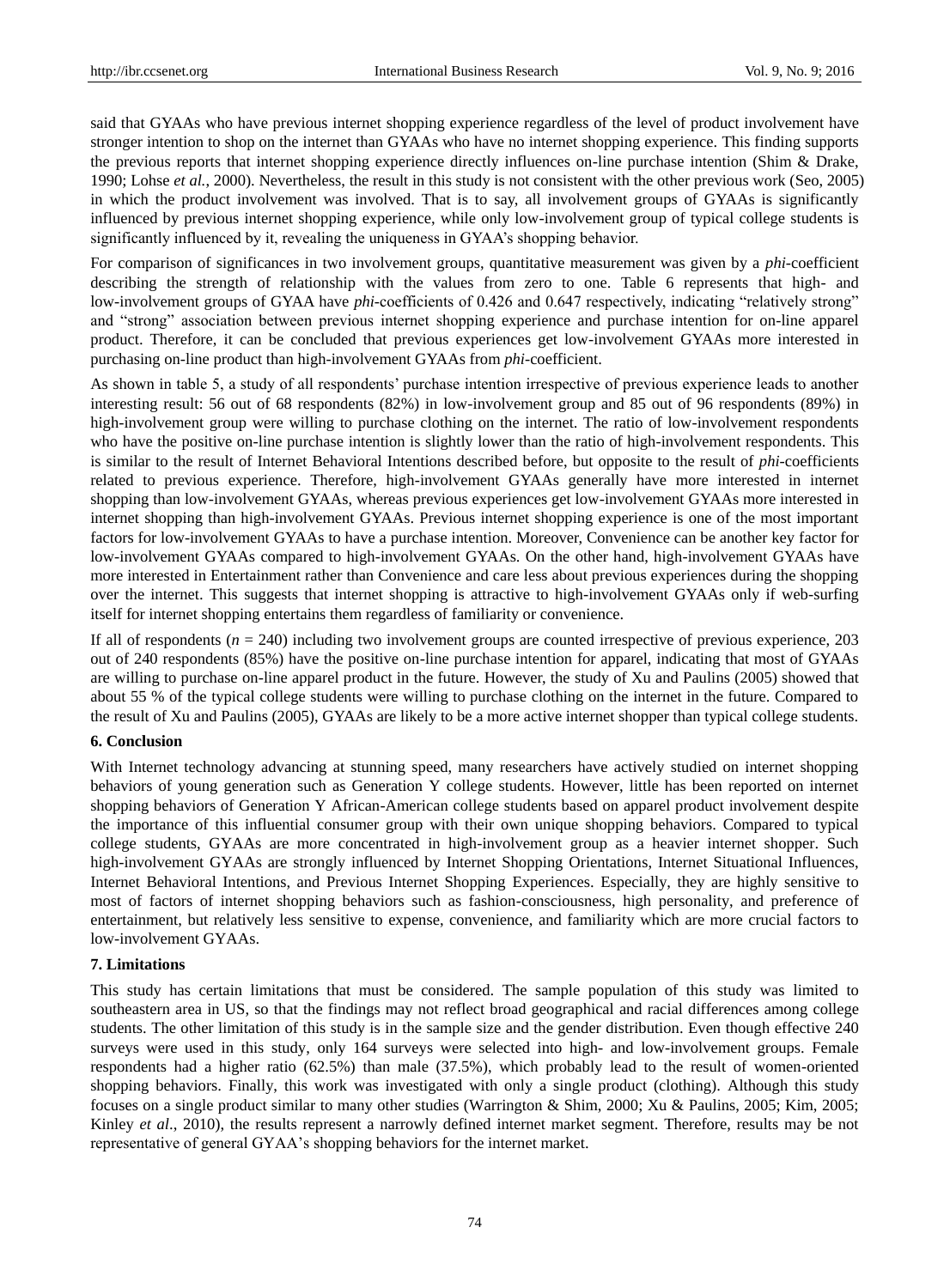## **Acknowledgments**

This research was supported by the Southern University System Foundation 1880 Society (Grant FY 2014-11).

#### **References**

- Arnaudovska, E., Bankston, K., Simurkova, J., & Budden, M. (2010). University student shopping patterns: Internet vs. brick and mortar. *Journal of Applied Business Research, 26*(1), 31-36[. http://dx.doi.org/10.19030/jabr.v26i1.274](http://dx.doi.org/10.19030/jabr.v26i1.274)
- Backewell, C., & Mitchell, V. W. (2003). Generation Y Female consumer decision-making style. *International Journal of Retail & Distribution Management, 31,* 95-106[. http://dx.doi.org/10.1108/09590550310461994](http://dx.doi.org/10.1108/09590550310461994)
- Baker, C. D. (2013). African-American's buying power projected to be \$1.1 trillion by 2015. *Black Enterprise Wealth for Life*. http://www.blackenterprise.com/small-business/african-american-buying-power-projected-trillions
- Beatty, S. E., Kahle, L. R., & Homer, P. (1988).The involvement-commitment model: theory and implications. *Journal of Business Research, 16*(2), 149-167. [http://dx.doi.org/10.1016/0148-2963\(88\)90039-2](http://dx.doi.org/10.1016/0148-2963%2888%2990039-2)
- Bilgihan, A. (2016). Gen Y customer loyalty in online shopping: An integrated model of trust, user experience and branding. *Computers in Human Behavior*, *61*, 103-113[. http://dx.doi.org/10.1016/j.chb.2016.03.014](http://dx.doi.org/10.1016/j.chb.2016.03.014)
- Broadside George Mason University's Student Newspaper. (2012). Students turn to online shopping. http://broadsideonline.com/2012/03/08/students-turn-to-online-shopping-4502/
- [Brown,](http://www.totalyouthresearch.com/author/tyradmin/) G. (2015). Millennials and Their \$1 trillion Buying Power, *Total Youth Research*, http://www.totalyouthresearch.com/millennials-buying-power/
- Brown, M., Pope, N., & Voges, K. (2003). Buying or browsing? : An exploration of shopping orientations and online purchase intention. *European Journal of Marketing, 37*(11/12), 1666-1684. <http://dx.doi.org/10.1108/03090560310495401>
- Bruner II, G. C., & Hensel, P. J. (2000). *Marketing Scales Handbook: A complication of multi-item measures*. American Marketing Association, Chicago, Illinois USA.
- Cherkassky, I. (2005). Market focus-college students. *Target Marketing: The Secret to Marketing Success*. http://www.targetmarketingmag.com/article/market-focus-college-bound-28679/1
- Comegys, C., & Brennan, M. L. (2003). Students' online shopping behavior: A dual-country perspective. *Journal of Internet Commerce, 2*(2), 69-88. [http://dx.doi.org/10.1300/J179v02n02\\_05](http://dx.doi.org/10.1300/J179v02n02_05)
- Darden, W. R., & Howell, R. D. (1987). Socialization effects of retail work experience on shopping orientations. *Journal of the Academy of Marketing Science, 15*(3), 52-63.<http://dx.doi.org/10.1007/BF02722171>
- Donthu, N., & Garcia, A. (1999). The Internet shopper. *Journal of Advertising Research, 39*(3), 52-58.
- Eastlick, M. A., Lotz, S., Shim, S., & Watchraversringkan, K. (2003). Advancing a theory of paradoxical attitudes and coping strategies toward online shopping technology. In Joel R Evans (Ed.), *Retailing 2003: Strategic Planning in Uncertain Times: Special Conference Series*, 309-315. Hempstead, NY: Academy of Marketing Science.
- Engel, J. F., Blackwell, R. D., & Miniard, P. W. (1986). *Consumer behavior* (5th ed.). New York: The Dryden Press.
- Fairhurst, A. E., Good, L. K., & Gentry, J. W. (1989). Fashion Involvement: An instrument validation procedure. *Clothing and Textiles Research Journal, 7*(3), 10-14.<http://dx.doi.org/10.1177/0887302X8900700302>
- Fang, J., Wen, C., George, B., & Prybutok, V. R. (2016). Consumer heterogeneity, perceived value, and repurchase decision-making in online shopping: The role of gender, age and shopping motives, *Journal of Electronic Commerce Research*, *17*(2), 116.
- Fishbein, M., & Ajzen, I. (1977). Belief, attitude, intention and behavior: An introduction to theory and research.
- Goldsmith, R. E., Flynn, L. R., & Moore, M. (1996). The self-concept of fashion leaders. *Clothing and textile Research Journal, 4*(4), 242-248.<http://dx.doi.org/10.1177/0887302X9601400403>
- Grasso, M. M., & Wright III, R. C. (1997). African-American mothers' needs, search and alternative evaluation of children's clothing. *Journal of Fashion Marketing and Management, 2*(1), 41-45. <http://dx.doi.org/10.1108/eb022518>
- Harris Interactive. (2002). College students spend \$200 billion per year. http://www.bloomberg.com/apps/news?pid=21070001&sid=au8lNDxdrRLE
- Huang, E. (2012). Online experiences and virtual goods purchase intention. *Internet Research*, *22*(3), 252-274. <http://dx.doi.org/10.1108/10662241211235644>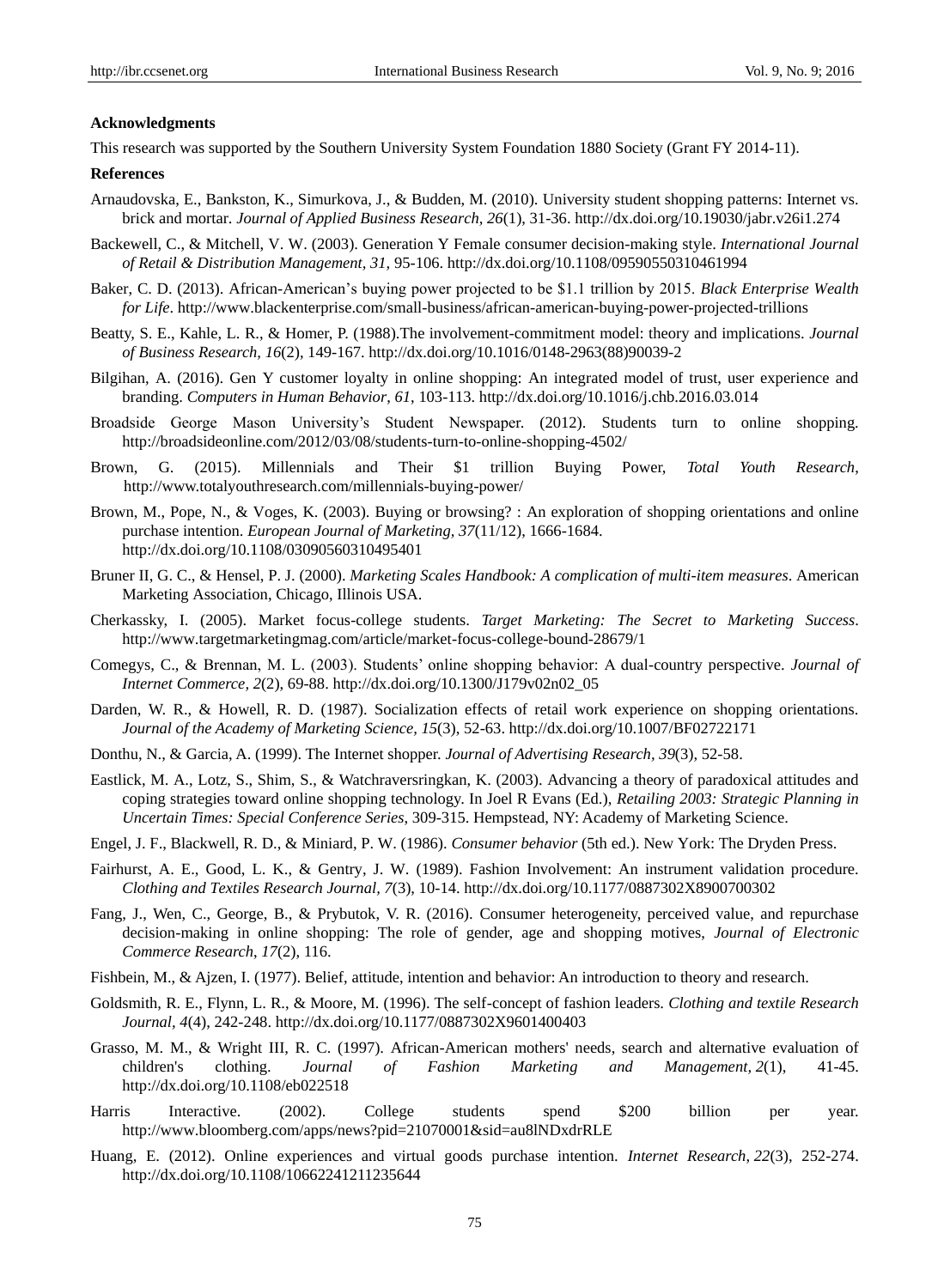- Indvik, L. (2012). U. S. online retail sales to reach \$327 billion by 2016 [Study]. http://mashable.com/2012/02/27/ecommerce-327-billion-2016-study/#BSqmOqS6kqqb
- Jones, S., & Fox, S. (2009). Generations online in 2009. *Pew Internet & American Life Project*. http://www.pewinternet.org/2009/01/28/generations-online-in-2009/
- Kim, E. Y., & Kim, Y. K. (2005). The effects of ethnicity and gender on teens' mall shopping motivations. *Clothing and Textiles Research Journal, 23*(2), 65-77.<http://dx.doi.org/10.1177/0887302X0502300201>
- Kim, H. S. (2005). Consumer profiles of apparel product involvement and values. *Journal of Fashion Marketing and Management, 9*(2), 207-220.<http://dx.doi.org/10.1108/13612020510599358>
- Kinley, T. R., Josiam, B. M., & Lockett, F. (2010). Shopping behavior and the involvement construct. *Journal of Fashion Marketing and Management, 14*(4), 562-575.<http://dx.doi.org/10.1108/13612021011081742>
- Laurent, G., & Kapferer, J. (1985). Measuring consumer involvement profiles. *Journal of Marketing Research, 22*(1), 41-53.<http://dx.doi.org/10.2307/3151549>
- Lissitsa, S., & Kol, O. (2016). Generation X vs. Generation Y–A decade of online shopping. *Journal of Retailing and Consumer Services, 31,* 304-312.<http://dx.doi.org/10.1016/j.jretconser.2016.04.015>
- Lohse, G. L., Bellman, S., & Johnson, E. J. (2000). Consumer buying behavior on the Internet: Findings from panel data. *Journal of Interactive Marketing, 14*(1), 15-29. [http://dx.doi.org/10.1002/\(SICI\)1520-6653\(200024\)14:1<15::AID-DIR2>3.0.CO;2-C](http://dx.doi.org/10.1002/%28SICI%291520-6653%28200024%2914:1%3C15::AID-DIR2%3E3.0.CO;2-C)
- MetLife Mature Market Institute. (2013). Demographic profile of America's Gen Y. Available at: https://www.metlife.com/assets/cao/mmi/publications/Profiles/mmi-gen-y-demographic-profile.pdf
- Mobile Youth Idea Factory. (2013). The college student Market: Stats on size, spending & gadgets. *Research at mobile Youth*.

http://www.slideshare.net/mobileyouthideafactory/the-college-student-market-stats-on-size-spending-gadgets

Mogelonsky, M. (1998). Meet the inner-city shopper. *Ad Age.*

http://adage.com/article/american-demographics/meet-city-shopper/42882/

- Mohmed, A. S. I., Azizan, N. B., & Jali, M. Z. (2013). Transportation programming under uncertain environment. *International Journal of Engineering Research and Development, 7*(10), 25-35.
- Mosavi, S. A., Kaveh, M., & Ghaedi, M. (2012). Behavioral intention in internet shopping. *African Journal of Business Management, 6*(4), 1515-1526.
- Mulpuru, S. (2013). Forrester Research: US online retail forecast 2012 to 2017. *Forrester Research, Inc*. http://jumpglobal.com/whitepaper/retail.pdf
- Nielsen Company. (2012). African-American consumers: Still vital, still growing 2012 report. http://www.nielsenkorea.com/comm/reports/AfricanAmericanConsumers%20Still%20Vital%20Still%20Growing %202012%20Report\_FINAL.pdf
- O'Cass, A. (2000). An assessment of consumers product, purchase decision, advertising and consumption involvement in fashion clothing. *Journal of Economic Psychology, 21*(5), 545-576. [http://dx.doi.org/10.1016/S0167-4870\(00\)00018-0](http://dx.doi.org/10.1016/S0167-4870%2800%2900018-0)
- O'Donnell, J. (2006). Gen Y sits on top of consumer food chain. *USA Today*. http://usatoday30.usatoday.com/money/advertising/2006-10-11-retail-teens-usat\_x.htm
- O'Cass, A. (2004). Fashion clothing consumption: antecedents and consequences of fashion clothing involvement. *European Journal of Marketing, 38*(7), 869-882.<http://dx.doi.org/10.1108/03090560410539294>
- Park, J. H., & Stoel, L. (2002). Apparel shopping on the internet: information availability on US apparel merchant web sites. *Journal of Fashion Marketing and Management, 6*(2), 158-176. <http://dx.doi.org/10.1108/13612020210429908>
- Parment, A. (2013). Generation Y vs. baby boomers: shopping behaviors, buyer involvement and implication for retailing. *Journal of Retailing and Consumer Services, 20,* 189-199. <http://dx.doi.org/10.1016/j.jretconser.2012.12.001>
- Paul, P. (2001). Getting inside gen Y. *American Demographics, 23*(9), 42-49.
- Peterson, R. A., & Merino, M. C. (2003). Consumer information search behavior and the Internet. *Psychology & Marketing, 20*(2), 99-121.<http://dx.doi.org/10.1002/mar.10062>